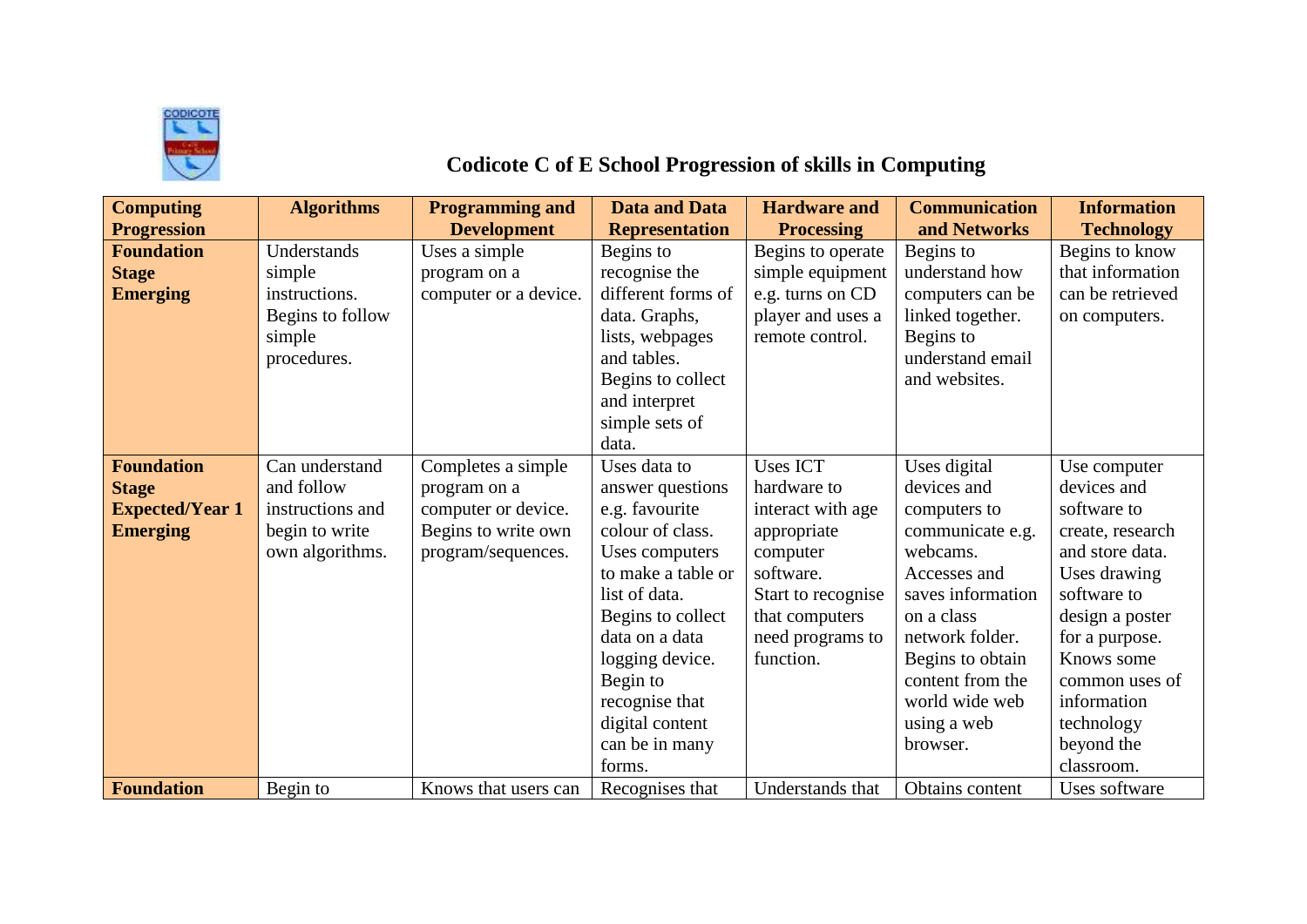| <b>Computing</b>      | <b>Algorithms</b>  | <b>Programming and</b> | <b>Data and Data</b>  | <b>Hardware and</b> | <b>Communication</b> | <b>Information</b> |
|-----------------------|--------------------|------------------------|-----------------------|---------------------|----------------------|--------------------|
| <b>Progression</b>    |                    | <b>Development</b>     | <b>Representation</b> | <b>Processing</b>   | and Networks         | <b>Technology</b>  |
| <b>Stage</b>          | understand what    | develop their own      | digital content       | computers have      | from the world       | under supervision  |
| <b>Exceeding/Year</b> | an algorithm is.   | programs.              | can be                | no intelligence     | wide web using a     | to create, store   |
| 1 Expected            | Begin to write a   | Demonstrates this by   | represented in        | and can do          | web browser.         | and edit digital   |
|                       | simple set of      | creating simple        | many forms.           | nothing unless a    | Understand the       | content using      |
|                       | instructions for a | programs e.g. on       | Begins to             | program is used.    | importance of        | appropriate files  |
|                       | purpose using      | programmable           | distinguish           | Recognises that     | communicating        | and folder names.  |
|                       | symbols.           | robots.                | between some of       | all software        | safely and           | Understands that   |
|                       |                    | Executes, checks and   | these forms and       | executed (used)     | respectfully on      | people interact    |
|                       |                    | changes programs.      | can explain the       | on digital devices  | line and the need    | with computers.    |
|                       |                    | Understands that       | different ways        | is programmed       | for keeping          | Shares their use   |
|                       |                    | programs execute by    | that they             | (look at            | personal             | of technology in   |
|                       |                    | following precise      | communicate           | examples)           | information          | school.            |
|                       |                    | instructions.          | information.          |                     | private.             | Knows common       |
|                       |                    |                        | Organises, stores,    |                     | Knows what to do     | use of             |
|                       |                    |                        | edits and             |                     | when concerned       | information        |
|                       |                    |                        | manipulates data      |                     | about content or     | technology         |
|                       |                    |                        | in different digital  |                     | being contacted.     | outside school.    |
|                       |                    |                        | formats.              |                     |                      | Talks about their  |
|                       |                    |                        |                       |                     |                      | work and makes     |
|                       |                    |                        |                       |                     |                      | changes to         |
|                       |                    |                        |                       |                     |                      | improve it.        |
| Year 1                | Understands what   | Knows that users can   | Recognises that       | Understands that    | Obtains content      | Uses technology    |
| <b>Exceeding/Year</b> | an algorithm is.   | develop their own      | digital content       | computers have      | from the world       | with increasing    |
| 2 Emerging            | Writes a set of    | programs.              | can be                | no intelligence     | wide web using a     | independence to    |
|                       | instructions for a | Demonstrates this by   | represented in        | and can do          | web browser.         | purposely          |
|                       | purpose using      | creating simple        | many forms.           | nothing unless a    | Understand the       | organise digital   |
|                       | symbols, numbers   | programs e.g. on       | Begins to             | program is used.    | importance of        | content.           |
|                       | and words.         | programmable           | distinguish           | Recognises that     | communicating        | Shows awareness    |
|                       | Understands that   | robots,.               | between some of       | all software        | safely and           | of the quality of  |
|                       | computes need      | Executes, checks and   | these forms and       | executed (used)     | respectfully on      | digital content    |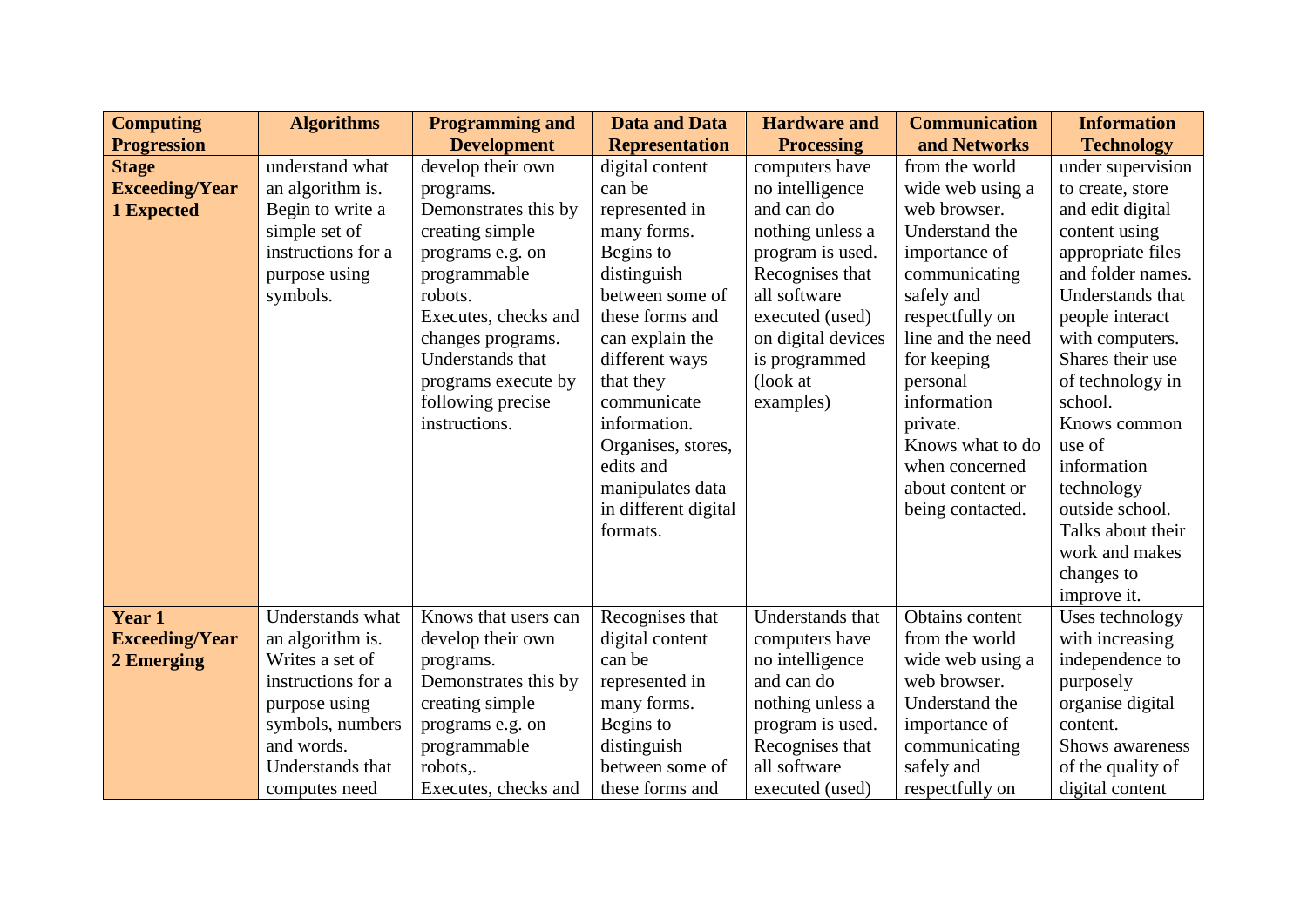| <b>Computing</b>       | <b>Algorithms</b>  | <b>Programming and</b>      | <b>Data and Data</b>  | <b>Hardware and</b> | <b>Communication</b> | <b>Information</b> |
|------------------------|--------------------|-----------------------------|-----------------------|---------------------|----------------------|--------------------|
| <b>Progression</b>     |                    | <b>Development</b>          | <b>Representation</b> | <b>Processing</b>   | and Networks         | <b>Technology</b>  |
|                        | precise            | changes programs.           | can explain the       | on digital devices  | line (e-safety) and  | collected.         |
|                        | instructions.      | Understands that            | different ways        | is programmed       | the need for         | Uses software to   |
|                        | Shows care and     | programs execute by         | that they             | (look at            | keeping personal     | manipulate and     |
|                        | precision to avoid | following precise           | communicate           | examples)           | information          | present digital    |
|                        | errors.            | instructions.               | information.          | Begin to            | private.             | content: data and  |
|                        |                    | Begins to use logical       | Organises, stores,    | recognise and use   | Knows what to do     | information.       |
|                        |                    | reasoning to predict        | edits and             | a range of input    | when concerned       | Shares their       |
|                        |                    | the behaviour of            | manipulates data      | and output          | about content or     | experiences of     |
|                        |                    | programs.                   | in different digital  | devices e.g         | being contacted.     | technology in      |
|                        |                    |                             | formats.              | robotics.           | Begins to carry      | school and         |
|                        |                    |                             |                       | Starts to           | out simple web       | outside school.    |
|                        |                    |                             |                       | understand how      | searches to collect  | Talks about their  |
|                        |                    |                             |                       | programs specify    | digital content.     | work and makes     |
|                        |                    |                             |                       | the function of a   |                      | some               |
|                        |                    |                             |                       | general purpose     |                      | improvements to    |
|                        |                    |                             |                       | computer.           |                      | solutions based    |
|                        |                    |                             |                       |                     |                      | on feedback        |
|                        |                    |                             |                       |                     |                      | received.          |
| <b>Year 2 Expected</b> | Understands what   | Develops their own          | Recognises the        | Recognises that a   | Navigates the web    | Uses technology    |
|                        | an algorithm is    | programs e.g. robots.       | different types of    | range of digital    | and can carry out    | with increasing    |
|                        | and is able to     | Uses arithmetic             | data e.g. text and    | devices can be      | simple web           | independence to    |
|                        | express simple     | operators and what if       | number.               | considered a        | searches to collect  | purposely          |
|                        | linear (non-       | statements and loops        | Appreciates that      | computer (look at   | digital content.     | organise digital   |
|                        | branching)         | within programs.            | programs can          | examples).          | Demonstrates use     | content.           |
|                        | algorithms as      | Uses logical                | work with             | Recognises and      | of computers         | Shows awareness    |
|                        | symbols.           | reasoning to predict        | different types of    | uses a range of     | safely and           | of the quality of  |
|                        | Understands that   | the behaviour of            | data.                 | input and output    | responsibly,         | digital content    |
|                        | computers need     | programs and detects        | Recognises that       | devices (e.g.       | knowing a range      | collected.         |
|                        | precise            | and corrects simple         | data can be           | robotics)           | of ways to report    | Uses software to   |
|                        | instructions.      | semantic errors <i>i.e.</i> | structured in         | Understands how     | unacceptable         | manipulate and     |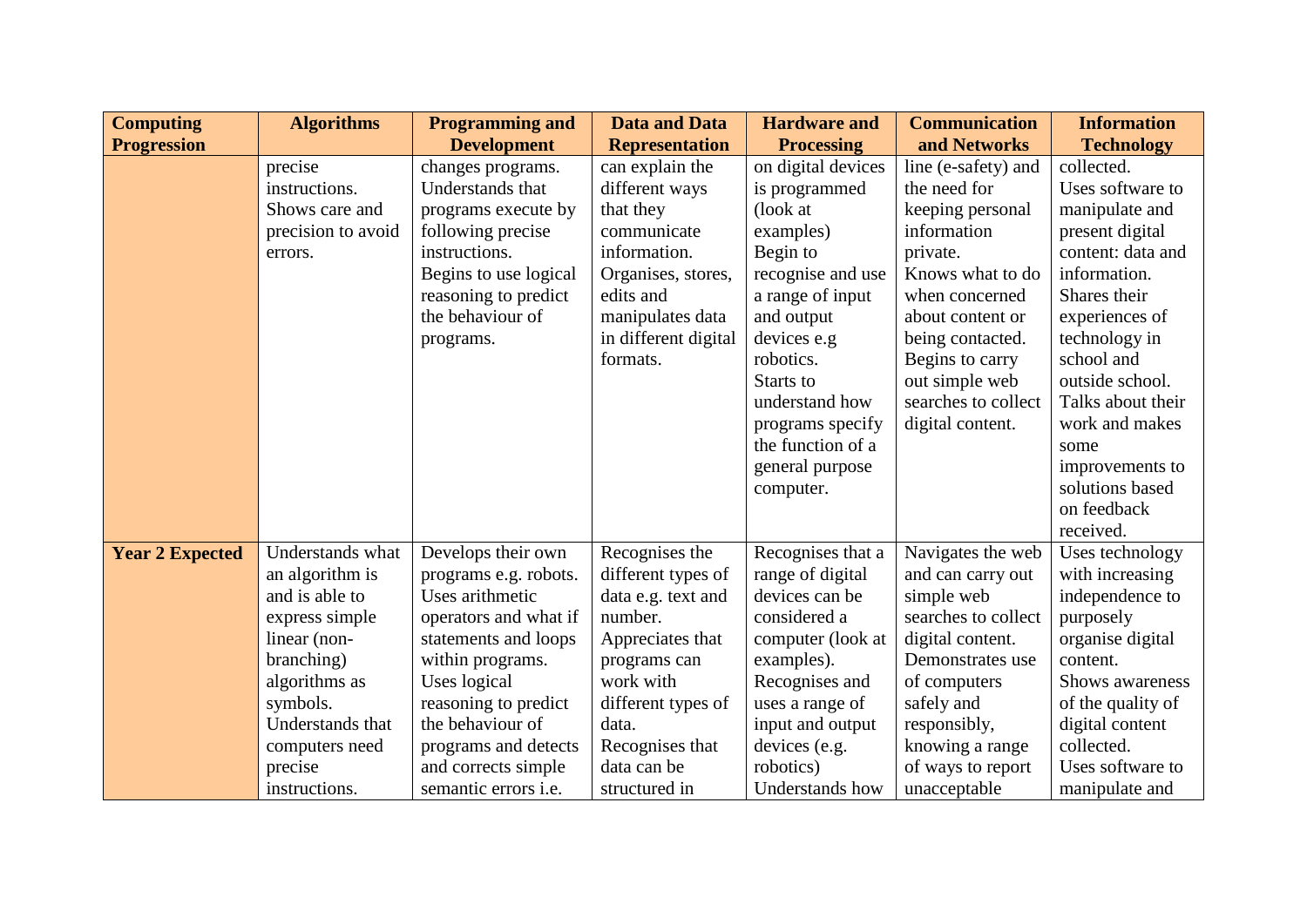| <b>Computing</b>     | <b>Algorithms</b>  | <b>Programming and</b> | <b>Data and Data</b>  | <b>Hardware and</b> | <b>Communication</b> | <b>Information</b> |
|----------------------|--------------------|------------------------|-----------------------|---------------------|----------------------|--------------------|
| <b>Progression</b>   |                    | <b>Development</b>     | <b>Representation</b> | <b>Processing</b>   | and Networks         | <b>Technology</b>  |
|                      | Demonstrates       | debugging.             | tables to make it     | programs specify    | content and          | present digital    |
|                      | care and precision |                        | useful.               | the function of a   | contact when         | content: data and  |
|                      | to avoid errors.   |                        | Confidently           | general purpose     | online.              | information.       |
|                      | Understand that    |                        | organises, stores,    | computer.           |                      | Shares their       |
|                      | algorithms are     |                        | edits and             |                     |                      | experiences of     |
|                      | used on digital    |                        | manipulates data      |                     |                      | technology in      |
|                      | devices as         |                        | in a range of         |                     |                      | school and         |
|                      | programs.          |                        | digital formats.      |                     |                      | outside school.    |
|                      | Simple algorithms  |                        | Begins to             |                     |                      | Talks about their  |
|                      | using loops and    |                        | recognise the         |                     |                      | work and makes     |
|                      | selection (as      |                        | difference            |                     |                      | some               |
|                      | statements).       |                        | between data and      |                     |                      | improvements to    |
|                      | Uses logical       |                        | information.          |                     |                      | solutions based    |
|                      | reasoning to       |                        |                       |                     |                      | on feedback        |
|                      | predict outcomes.  |                        |                       |                     |                      | received.          |
|                      | Detects and        |                        |                       |                     |                      |                    |
|                      | corrects errors    |                        |                       |                     |                      |                    |
|                      | (debugging) in     |                        |                       |                     |                      |                    |
|                      | algorithms.        |                        |                       |                     |                      |                    |
| Year 2               | Understands what   | Develops their own     | Recognises the        | Recognises that a   | Navigates the web    | Uses technology    |
| <b>Exceeding/End</b> | an algorithm is    | programs e.g. robots.  | different types of    | range of digital    | and can carry out    | with increasing    |
| of Key Stage         | and is able to     | Uses arithmetic        | data e.g. text and    | devices can be      | simple web           | independence to    |
|                      | express simple     | operators and what if  | number.               | considered a        | searches to collect  | purposely          |
|                      | linear (non-       | statements and loops   | Appreciates that      | computer (look at   | digital content.     | organise digital   |
|                      | branching)         | within programs.       | programs can          | examples).          | Demonstrates use     | content.           |
|                      | algorithms as      | Uses logical           | work with             | Recognises and      | of computers         | Shows awareness    |
|                      | symbols.           | reasoning to predict   | different types of    | uses a range of     | safely and           | of the quality of  |
|                      | Understands that   | the behaviour of       | data.                 | input and output    | responsibly,         | digital content    |
|                      | computers need     | programs and detects   | Recognises that       | devices (e.g.       | knowing a range      | collected.         |
|                      | precise            | and corrects simple    | data can be           | robotics)           | of ways to report    | Uses software to   |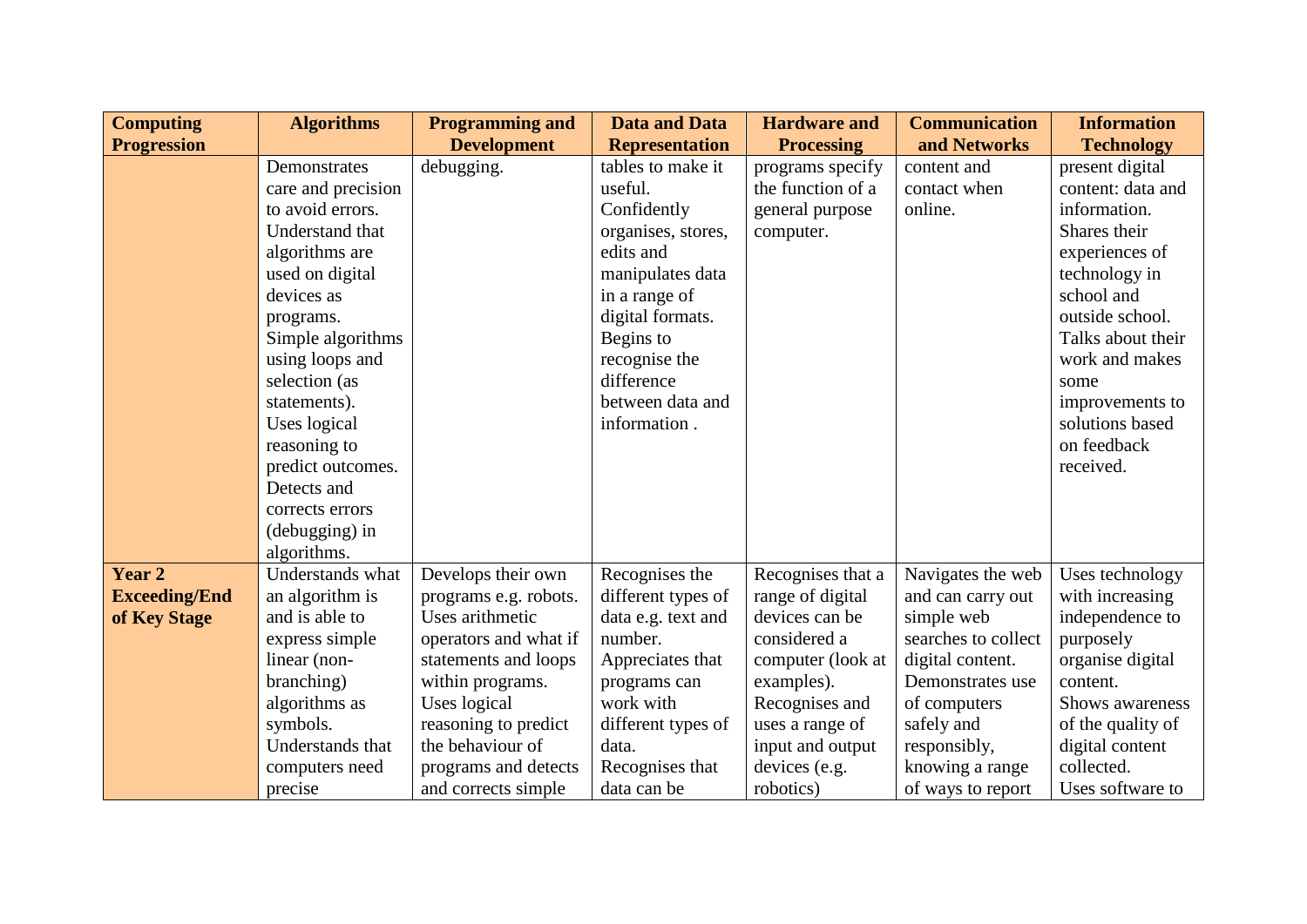| <b>Computing</b>       | <b>Algorithms</b>  | <b>Programming and</b>      | <b>Data and Data</b>  | <b>Hardware and</b> | <b>Communication</b> | <b>Information</b> |
|------------------------|--------------------|-----------------------------|-----------------------|---------------------|----------------------|--------------------|
| <b>Progression</b>     |                    | <b>Development</b>          | <b>Representation</b> | <b>Processing</b>   | and Networks         | <b>Technology</b>  |
|                        | instructions.      | semantic errors <i>i.e.</i> | structured in         | Understands how     | unacceptable         | manipulate and     |
|                        | Demonstrates       | debugging.                  | tables to make it     | programs specify    | content and          | present digital    |
|                        | care and precision | Begins to create            | useful.               | the function of a   | contact when         | content: data and  |
|                        | to avoid errors.   | programs that               | Confidently           | general purpose     | online.              | information.       |
|                        | Understand that    | implement                   | organises, stores,    | computer.           | Begins to            | Shares their       |
|                        | algorithms are     | algorithms to achieve       | edits and             | Begins to           | understand the       | experiences of     |
|                        | used on digital    | given goals.                | manipulates data      | recognise that      | difference           | technology in      |
|                        | devices as         |                             | in a range of         | computers collect   | between the          | school and         |
|                        | programs.          |                             | digital formats.      | data from various   | internet and         | outside school.    |
|                        | Designs simple     |                             | Recognises the        | input devices e.g.  | internet services    | Talks about their  |
|                        | algorithms using   |                             | difference            | sensors.            | e.g. world wide      | work and makes     |
|                        | loops and          |                             | between data and      |                     | web.                 | some               |
|                        | selection (as      |                             | information.          |                     |                      | improvements to    |
|                        | statements).       |                             |                       |                     |                      | solutions based    |
|                        | Uses logical       |                             |                       |                     |                      | on feedback        |
|                        | reasoning to       |                             |                       |                     |                      | received.          |
|                        | predict outcomes.  |                             |                       |                     |                      | Begins to create   |
|                        | Detects and        |                             |                       |                     |                      | digital content to |
|                        | corrects errors    |                             |                       |                     |                      | achieve a given    |
|                        | (debugging) in     |                             |                       |                     |                      | goal through       |
|                        | algorithms.        |                             |                       |                     |                      | combining          |
|                        | Begins to use      |                             |                       |                     |                      | software e.g.      |
|                        | design solutions   |                             |                       |                     |                      | blogs.             |
|                        | e.g. repetition to |                             |                       |                     |                      |                    |
|                        | improve            |                             |                       |                     |                      |                    |
|                        | algorithms.        |                             |                       |                     |                      |                    |
| <b>Year 3 Emerging</b> | Designs some       | Begins to create            | Understands the       | Begins to           | Understands the      | Collects,          |
|                        | solutions          | programs that               | difference            | recognise that      | difference           | organises and      |
|                        | (algorithms) that  | implement                   | between data and      | computers collect   | between the          | presents data and  |
|                        | use repetition and | algorithms to achieve       | information.          | data from various   | internet and         | information in     |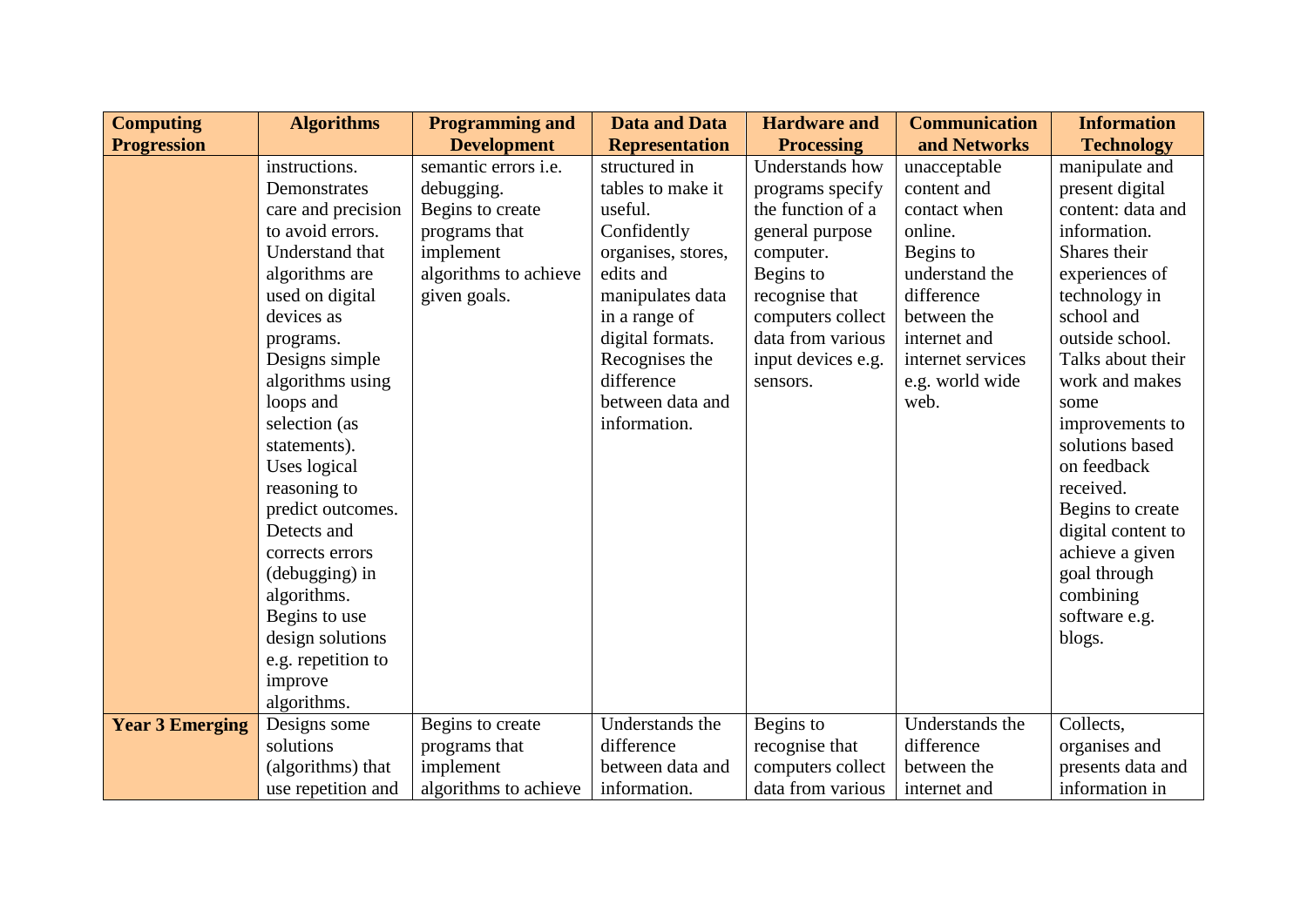| <b>Computing</b>       | <b>Algorithms</b>      | <b>Programming and</b> | <b>Data and Data</b>  | <b>Hardware and</b> | <b>Communication</b> | <b>Information</b> |
|------------------------|------------------------|------------------------|-----------------------|---------------------|----------------------|--------------------|
| <b>Progression</b>     |                        | <b>Development</b>     | <b>Representation</b> | <b>Processing</b>   | and Networks         | <b>Technology</b>  |
|                        | two way selection      | given goals.           | Knows why             | input devices e.g.  | internet services    | digital content.   |
|                        | (i.e. if, then, else.) | Identifies and assigns | sorting data in a     | sensors and         | e.g. world wide      | Creates digital    |
|                        | Uses diagrams to       | variables in           | 'flat file' can       | application         | web.                 | content to achieve |
|                        | express solutions.     | programs.              | improve               | software.           | Shows some           | a given goal       |
|                        | Starts to use          | Uses loop commands     | searching for         | Begins to           | awareness of, and    | through            |
|                        | logical reasoning      | "until" and sequences  | information.          | understand the      | can use some         | combining          |
|                        | to predict outputs,    | of selection           | Begins to use         | difference          | internet services    | software,          |
|                        | showing some           | statements in          | filters or can        | between             | such as VOIP.        | packages and       |
|                        | awareness of           | programs, including    | perform single        | hardware and        | Recognises what      | internet services  |
|                        | inputs.                | if, then, else         | criteria searches     | application         | is acceptable and    | to communicate     |
|                        |                        | statements.            | for information.      | software and        | unacceptable         | with a wider       |
|                        |                        |                        |                       | their roles within  | behaviour when       | audience e.g       |
|                        |                        |                        |                       | a computer          | using                | blogging.          |
|                        |                        |                        |                       | system.             | technologies and     | Makes some         |
|                        |                        |                        |                       |                     | online services.     | appropriate        |
|                        |                        |                        |                       |                     |                      | improvements to    |
|                        |                        |                        |                       |                     |                      | solutions based    |
|                        |                        |                        |                       |                     |                      | on feedback        |
|                        |                        |                        |                       |                     |                      | received and can   |
|                        |                        |                        |                       |                     |                      | comment on the     |
|                        |                        |                        |                       |                     |                      | success of the     |
|                        |                        |                        |                       |                     |                      | solution.          |
| <b>Year 3 Expected</b> | Designs solutions      | Create programs that   | Understands and       | Recognise that      | Understands the      | Confidently        |
|                        | (algorithms) that      | implement              | can explain the       | computers collect   | difference           | collects,          |
|                        | use repetition and     | algorithms to achieve  | difference            | data from various   | between the          | organises and      |
|                        | two way selection      | given goals.           | between data and      | input devices e.g.  | internet and         | presents data and  |
|                        | (i.e. if, then, else.) | Identifies and assigns | information.          | sensors and         | internet services    | information in     |
|                        | Uses diagrams to       | variables in           | Knows why             | application         | e.g. world wide      | digital content.   |
|                        | express solutions.     | programs.              | sorting data in a     | software.           | web.                 | Creates digital    |
|                        | Uses logical           | Uses loop commands     | 'flat file' can       | Understand the      | Shows awareness      | content to achieve |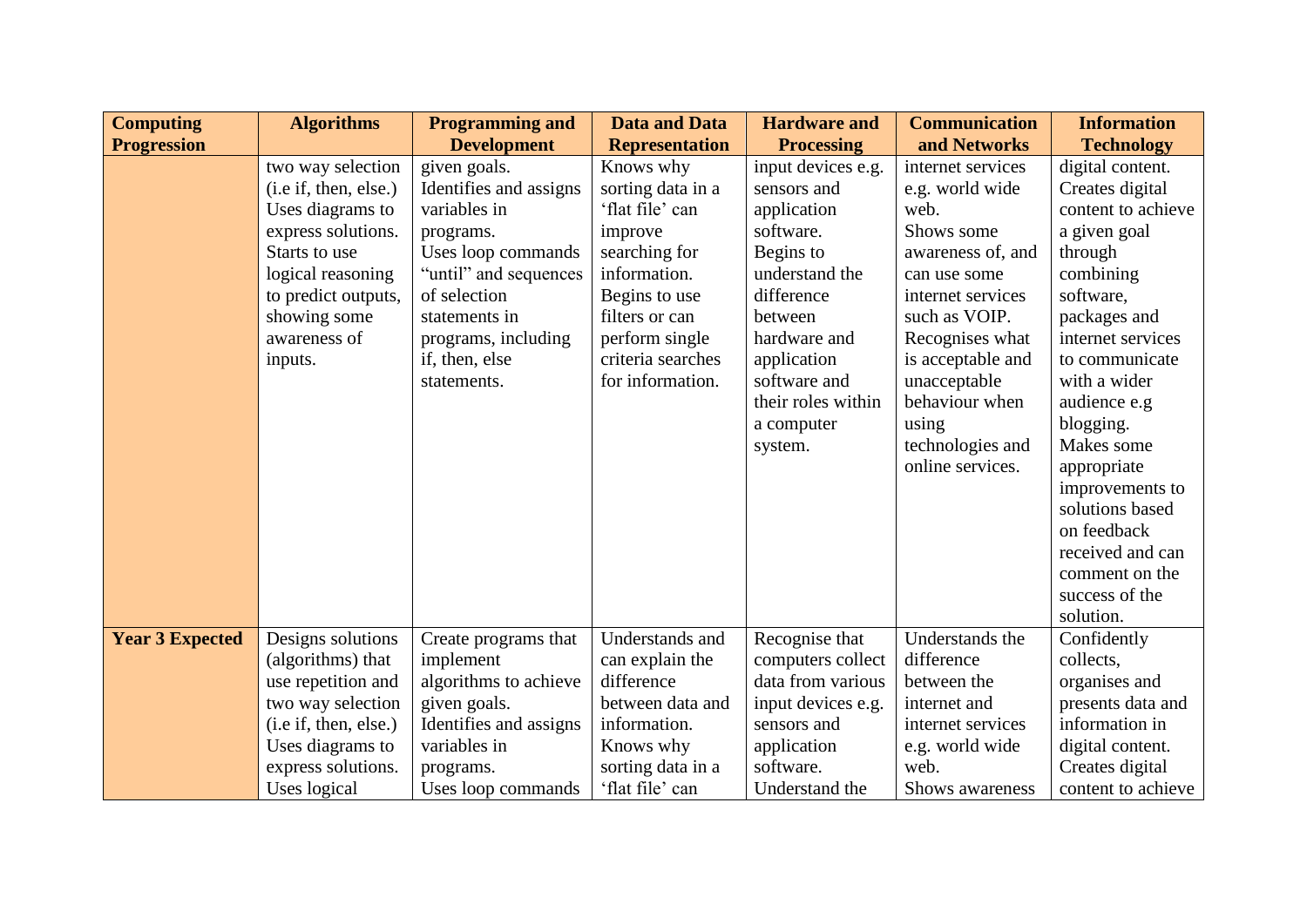| <b>Computing</b>        | <b>Algorithms</b>     | <b>Programming and</b> | <b>Data and Data</b>  | <b>Hardware and</b> | <b>Communication</b> | <b>Information</b> |
|-------------------------|-----------------------|------------------------|-----------------------|---------------------|----------------------|--------------------|
| <b>Progression</b>      |                       | <b>Development</b>     | <b>Representation</b> | <b>Processing</b>   | and Networks         | <b>Technology</b>  |
|                         | reasoning to          | "until" and sequences  | improve               | difference          | of, and can use      | a given goal       |
|                         | predict outputs,      | of selection           | searching for         | between             | some internet        | through            |
|                         | showing some          | statements in          | information.          | hardware and        | services such as     | combining          |
|                         | awareness of          | programs, including    | Uses filters or can   | application         | VOIP.                | software,          |
|                         | inputs.               | if, then, else         | perform single        | software and        | Recognises what      | packages and       |
|                         |                       | statements.            | criteria searches     | their roles within  | is acceptable and    | internet services  |
|                         |                       |                        | for information.      | a computer          | unacceptable         | to communicate     |
|                         |                       |                        |                       | system.             | behaviour when       | with a wider       |
|                         |                       |                        |                       |                     | using                | audience e.g       |
|                         |                       |                        |                       |                     | technologies and     | blogging.          |
|                         |                       |                        |                       |                     | online services.     | Makes effective    |
|                         |                       |                        |                       |                     |                      | improvements to    |
|                         |                       |                        |                       |                     |                      | solutions based    |
|                         |                       |                        |                       |                     |                      | on feedback        |
|                         |                       |                        |                       |                     |                      | received and can   |
|                         |                       |                        |                       |                     |                      | comment on the     |
|                         |                       |                        |                       |                     |                      | success of the     |
|                         |                       |                        |                       |                     |                      | solution.          |
| <b>Year 3 exceeding</b> | Designs solutions     | Create programs that   | Understands and       | Recognise that      | Understands the      | Collects,          |
|                         | (algorithms) that     | implement              | can clearly           | computers collect   | difference           | organises and      |
|                         | use repetition and    | algorithms to achieve  | explain the           | data from various   | between the          | presents data and  |
|                         | two way selection     | given goals.           | difference            | input devices e.g.  | internet and         | information in     |
|                         | (i.e if, then, else.) | Identifies and assigns | between data and      | sensors and         | internet services    | digital content.   |
|                         | Uses diagrams to      | variables in           | information.          | application         | e.g. world wide      | Creates digital    |
|                         | express solutions.    | programs.              | Knows why             | software.           | web.                 | content to achieve |
|                         | Uses logical          | Uses loop commands     | sorting data in a     | Understand the      | Shows awareness      | a given goal       |
|                         | reasoning to          | "until" and sequences  | 'flat file' can       | difference          | of, and can use      | through            |
|                         | predict outputs,      | of selection           | improve               | between             | some internet        | combining          |
|                         | showing some          | statements in          | searching for         | hardware and        | services such as     | software           |
|                         | awareness of          | programs, including    | information.          | application         | VOIP.                | packages and       |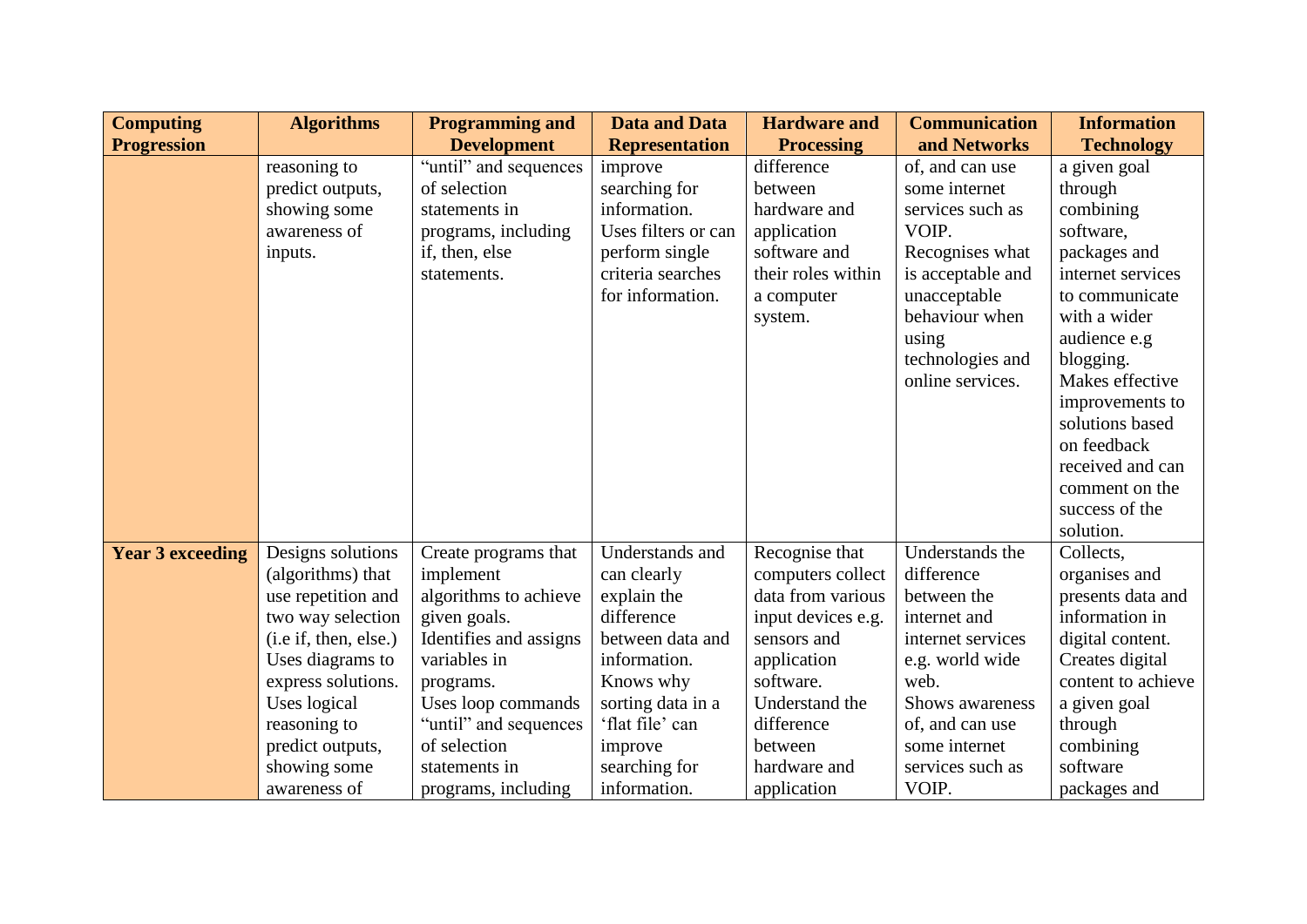| <b>Computing</b>       | <b>Algorithms</b> | <b>Programming and</b>  | <b>Data and Data</b>  | <b>Hardware and</b> | <b>Communication</b> | <b>Information</b>  |
|------------------------|-------------------|-------------------------|-----------------------|---------------------|----------------------|---------------------|
| <b>Progression</b>     |                   | <b>Development</b>      | <b>Representation</b> | <b>Processing</b>   | and Networks         | <b>Technology</b>   |
|                        | inputs.           | if, then, else          | Uses filters and      | software and        | Recognises what      | internet services   |
|                        | Begins to show an | statements.             | can perform           | their roles within  | is acceptable and    | to communicate      |
|                        | awareness of      | Begins to understand    | single criteria       | a computer          | unacceptable         | with a wider        |
|                        | tasks best        | the difference          | searches for          | system.             | behaviour when       | audience e.g        |
|                        | completed by      | between 'if' and 'if',  | information.          | Begins to           | using                | blogging.           |
|                        | humans or         | then and else           | Starts to perform     | understand why      | technologies and     | Makes effective     |
|                        | computers.        | statements.             | more complex          | and when            | online services.     | improvements to     |
|                        |                   |                         | searches for          | computers are       | Produces safety      | solutions based     |
|                        |                   |                         | information e.g.      | used.               | guidance on          | on feedback         |
|                        |                   |                         | relational            |                     | viruses, cyber       | received and can    |
|                        |                   |                         | operators.            |                     | bullying and         | comment on the      |
|                        |                   |                         |                       |                     | stranger danger.     | success of the      |
|                        |                   |                         |                       |                     |                      | solution.           |
|                        |                   |                         |                       |                     |                      | <b>Makes</b>        |
|                        |                   |                         |                       |                     |                      | judgements about    |
|                        |                   |                         |                       |                     |                      | the effectiveness   |
|                        |                   |                         |                       |                     |                      | and suitability of  |
|                        |                   |                         |                       |                     |                      | the digital content |
|                        |                   |                         |                       |                     |                      | for the targeted    |
|                        |                   |                         |                       |                     |                      | audience.           |
| <b>Year 4 Emerging</b> | Shows an          | Begin to understand     | Understands and       | Begins to           | Understands how      | Begins to make      |
|                        | awareness of      | differences between     | can clearly           | understand why      | to effectively use   | judgements about    |
|                        | tasks best        | 'if' and 'if', then and | explain the           | and when            | search engines       | digital content     |
|                        | completed by      | else statements.        | difference            | computers are       | and knows how        | when evaluating     |
|                        | human or          | Uses some variable      | between data and      | used.               | search results are   | and assigning it    |
|                        | computers.        | and relational          | information.          | Understands the     | selecting            | for a given         |
|                        | Begins to design  | operators within a      | Knows why             | main functions of   | including that       | audience.           |
|                        | solutions by      | loop to control         | sorting data in a     | the operating       | search engines are   | Recognises the      |
|                        | decomposing a     | 'endings' in            | 'flat file' can       | systems.            | 'web crawler         | audience when       |
|                        | problem.          | programs.               | improve               | Begins to know      | programs'            | designing and       |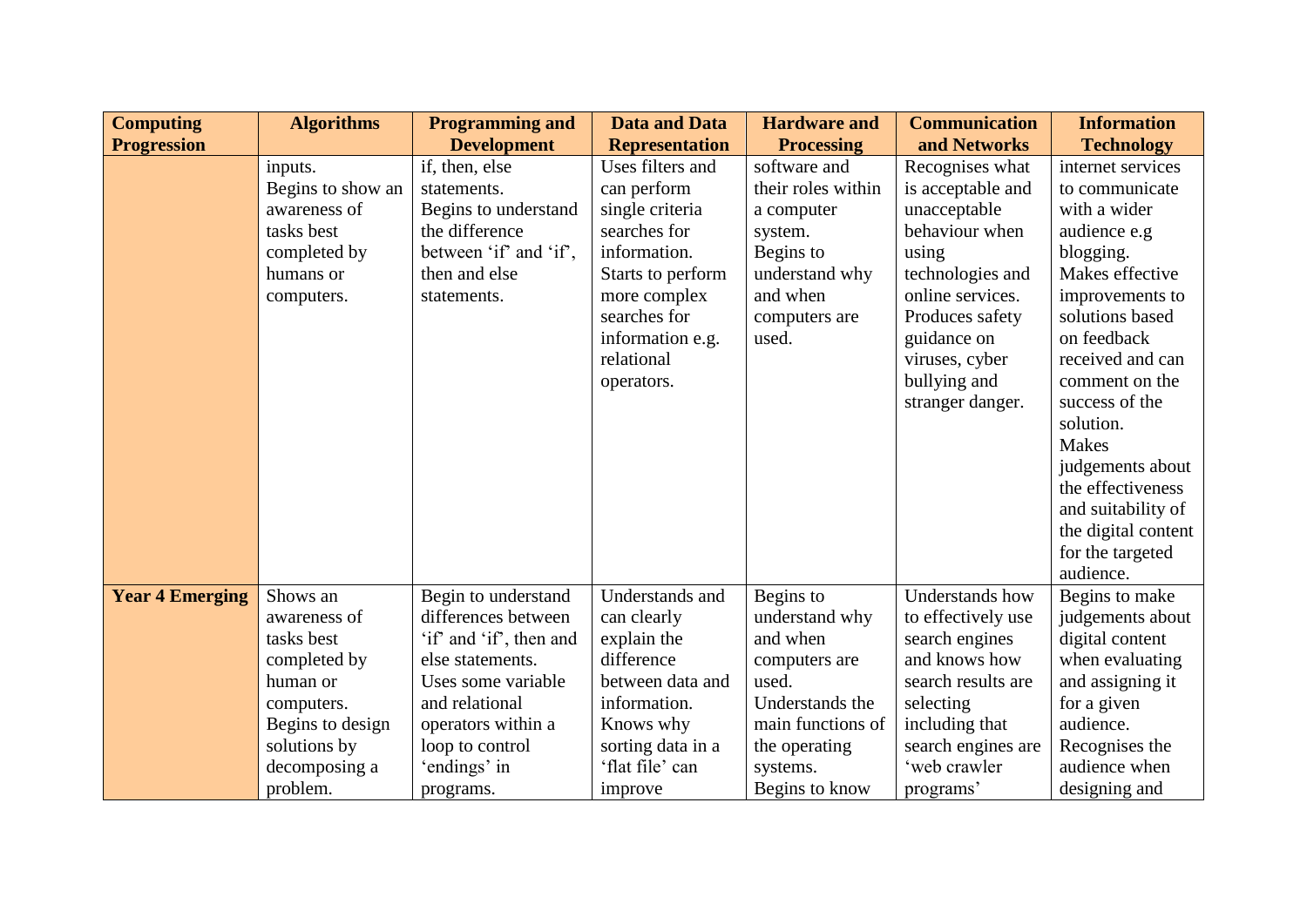| <b>Computing</b>       | <b>Algorithms</b>  | <b>Programming and</b>  | <b>Data and Data</b>  | <b>Hardware and</b> | <b>Communication</b> | <b>Information</b> |
|------------------------|--------------------|-------------------------|-----------------------|---------------------|----------------------|--------------------|
| <b>Progression</b>     |                    | <b>Development</b>      | <b>Representation</b> | <b>Processing</b>   | and Networks         | <b>Technology</b>  |
|                        | Begins to          | Designs, writes and     | searching for         | the difference      | Selects, combines    | creating digital   |
|                        | recognise that     | debugs (modular)        | information.          | between physical,   | and uses some        | content.           |
|                        | there is more than | programs using          | Uses filters and      | wireless and        | internet services.   | Understands the    |
|                        | one solution to a  | procedures              | can perform           | mobile networks.    | Demonstrates         | potential of       |
|                        | problem.           | (algorithms).           | single criteria       | Look at examples    | responsible use of   | information        |
|                        |                    | Begins to know that a   | searches for          | e.g. internet: how  | technologies and     | technology for     |
|                        |                    | procedure can be        | information.          | they provide        | online services      | collaboration      |
|                        |                    | used to hide details in | Starts to perform     | multiple services   | and knows how to     | when computers     |
|                        |                    | programs.               | more complex          | such as the world   | report concerns.     | are networked.     |
|                        |                    |                         | searches for          | wide web.           |                      | Uses criteria to   |
|                        |                    |                         | information e.g.      |                     |                      | evaluate the       |
|                        |                    |                         | relational            |                     |                      | quality of         |
|                        |                    |                         | operators.            |                     |                      | solutions.         |
|                        |                    |                         | Begins to analyse     |                     |                      |                    |
|                        |                    |                         | and evaluate data     |                     |                      |                    |
|                        |                    |                         | and information       |                     |                      |                    |
|                        |                    |                         | and recognises        |                     |                      |                    |
|                        |                    |                         | that poor quality     |                     |                      |                    |
|                        |                    |                         | data leads to         |                     |                      |                    |
|                        |                    |                         | unreliable results.   |                     |                      |                    |
| <b>Year 4 Expected</b> | Knows which        | Understands             | Understands and       | Understands why     | Understands how      | <b>Makes</b>       |
|                        | tasks best         | differences between     | can clearly           | and when            | to effectively use   | judgements about   |
|                        | completed by       | and appropriately       | explain the           | computers are       | search engines       | digital content    |
|                        | human or           | uses 'if' and 'if',     | difference            | used.               | and knows how        | when evaluating    |
|                        | computers.         | then and else           | between data and      | Understands the     | search results are   | and assigning it   |
|                        | Designs solutions  | statements.             | information.          | main functions of   | selecting            | for a given        |
|                        | by decomposing a   | Uses variable and       | Knows why             | the operating       | including that       | audience.          |
|                        | problem and        | relational operators    | sorting data in a     | systems.            | search engines are   | Recognises the     |
|                        | creates a sub-     | within a loop to        | 'flat file' can       | Knows the           | 'web crawler         | audience when      |
|                        | solution for each  | control 'endings' in    | improve               | difference          | programs'            | designing and      |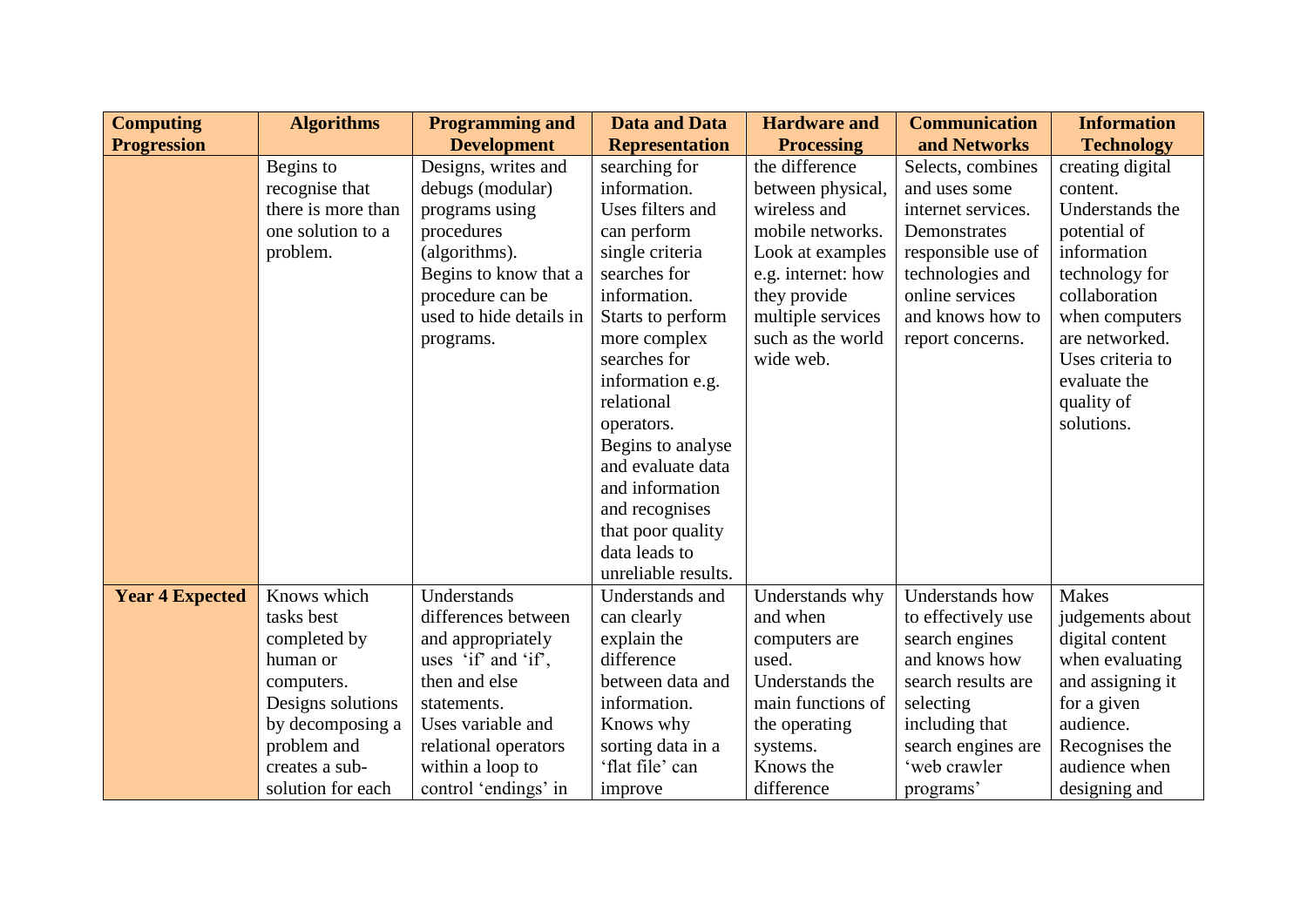| <b>Computing</b>   | <b>Algorithms</b>  | <b>Programming and</b>  | <b>Data and Data</b>  | <b>Hardware and</b> | <b>Communication</b> | <b>Information</b> |
|--------------------|--------------------|-------------------------|-----------------------|---------------------|----------------------|--------------------|
| <b>Progression</b> |                    | <b>Development</b>      | <b>Representation</b> | <b>Processing</b>   | and Networks         | <b>Technology</b>  |
|                    | part of the        | programs.               | searching for         | between physical,   | Selects, combines    | creating digital   |
|                    | problem            | Designs, writes and     | information.          | wireless and        | and uses internet    | content.           |
|                    | (decomposition)    | debugs (modular)        | Performs more         | mobile networks.    | services.            | Understands the    |
|                    | Recognises that    | programs using          | complex searches      | Look at examples    | Demonstrates         | potential of       |
|                    | there is more than | procedures              | for information       | e.g. internet: how  | responsible use of   | information        |
|                    | one solution to a  | (algorithms).           | e.g. using            | they provide        | technologies and     | technology for     |
|                    | problem.           | Knows that a            | Booleam and           | multiple services   | online services      | collaboration      |
|                    |                    | procedure can be        | relational            | such as the world   | and knows a          | when computers     |
|                    |                    | used to hide details in | operators.            | wide web.           | range of ways to     | are networked.     |
|                    |                    | programs.               | Analyses and          |                     | report concerns.     | Uses criteria to   |
|                    |                    |                         | evaluates data and    |                     |                      | evaluate the       |
|                    |                    |                         | information and       |                     |                      | quality of         |
|                    |                    |                         | recognises that       |                     |                      | solutions.         |
|                    |                    |                         | poor quality data     |                     |                      | Can identify       |
|                    |                    |                         | leads to unreliable   |                     |                      | improvements,      |
|                    |                    |                         | results and           |                     |                      | making some        |
|                    |                    |                         | inaccurate            |                     |                      | refinements to the |
|                    |                    |                         | conclusions.          |                     |                      | solution and       |
|                    |                    |                         |                       |                     |                      | future solutions.  |
| Year <sub>4</sub>  | Knows which        | Understands             | Clearly explain       | Understands why     | Understands how      | Makes sound        |
| <b>Exceeding</b>   | tasks are best     | differences between     | the difference        | and when            | to effectively use   | judgements about   |
|                    | completed by       | and appropriately       | between data and      | computers are       | search engines       | digital content    |
|                    | human or           | uses 'if' and 'if',     | information,          | used.               | and knows how        | when evaluating    |
|                    | computers, giving  | then and else           | giving examples.      | Understands the     | search results are   | and assigning it   |
|                    | examples.          | statements.             | Knows why             | main functions of   | selecting            | for a given        |
|                    | Designs solutions  | Uses variable and       | sorting data in a     | the operating       | including that       | audience.          |
|                    | by decomposing a   | relational operators    | 'flat file' can       | systems.            | search engines are   | Recognises the     |
|                    | problem and        | within a loop to        | improve               | Knows the           | 'web crawler         | audience when      |
|                    | creates a sub-     | control 'endings' in    | searching for         | difference          | programs'            | designing and      |
|                    | solution for each  | programs.               | information.          | between physical,   | Selects, combines    | creating digital   |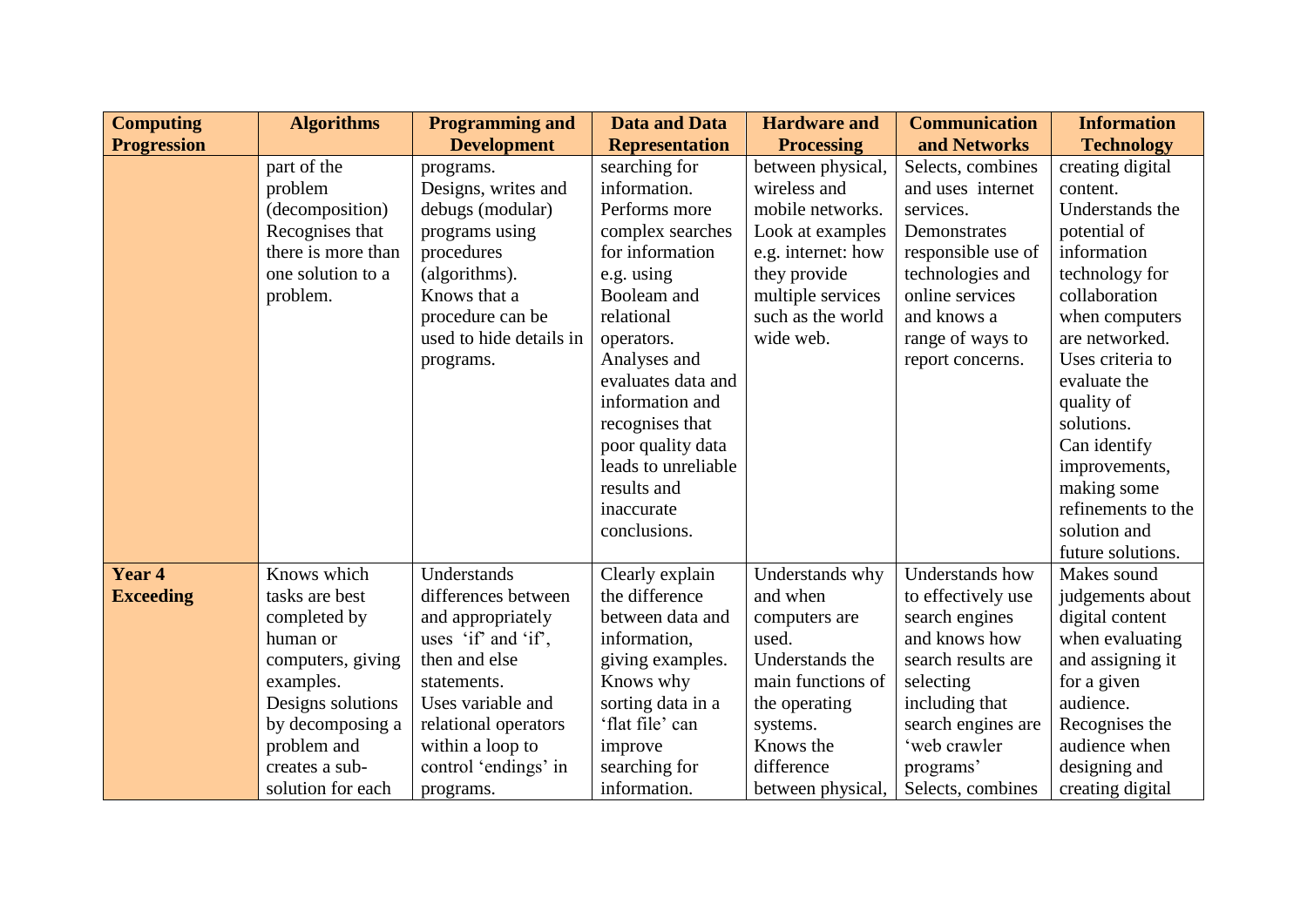| <b>Computing</b>       | <b>Algorithms</b> | <b>Programming and</b>  | <b>Data and Data</b>  | <b>Hardware and</b> | <b>Communication</b> | <b>Information</b> |
|------------------------|-------------------|-------------------------|-----------------------|---------------------|----------------------|--------------------|
| <b>Progression</b>     |                   | <b>Development</b>      | <b>Representation</b> | <b>Processing</b>   | and Networks         | <b>Technology</b>  |
|                        | part of the       | Designs, writes and     | Performs more         | wireless and        | and uses internet    | content.           |
|                        | problem           | debugs (modular)        | complex searches      | mobile networks.    | services.            | Understands the    |
|                        | (decomposition).  | programs using          | for information       | Look at examples    | Demonstrates         | potential of       |
|                        | Recognises that   | procedures              | e.g. using            | e.g. internet: how  | responsible use of   | information        |
|                        | there are several | (algorithms).           | Booleam and           | they provide        | technologies and     | technology for     |
|                        | solutions to the  | Knows that a            | relational            | multiple services   | online services      | collaboration      |
|                        | same problem and  | procedure can be        | operators.            | such as the world   | and knows a          | when computers     |
|                        | various           | used to hide details in | Analyses and          | wide web.           | range of ways to     | are networked.     |
|                        | algorithms exist  | programs.               | evaluates data and    | Begins to           | report concerns.     | Uses criteria to   |
|                        | for different     | Begins to recognise     | information and       | recognise the       | Begins to            | evaluate the       |
|                        | purposes.         | that programming        | recognises that       | function of the     | understand how       | quality of         |
|                        |                   | bridges the gap         | poor quality data     | main internal       | search engines       | solutions.         |
|                        |                   | between algorithms      | leads to unreliable   | parts of basic      | rank results.        | Can confidently    |
|                        |                   | and computers.          | results and           | computer designs    |                      | identify           |
|                        |                   |                         | inaccurate            | (architecture.)     |                      | improvements,      |
|                        |                   |                         | conclusions.          |                     |                      | making some        |
|                        |                   |                         | Starts to             |                     |                      | refinements to the |
|                        |                   |                         | understand key        |                     |                      | solution and       |
|                        |                   |                         | vocabulary e.g.       |                     |                      | future solutions.  |
|                        |                   |                         | binary and bit        |                     |                      |                    |
|                        |                   |                         | patterns.             |                     |                      |                    |
| <b>Year 5 Emerging</b> | Knows which       | Begins to recognise     | Knows why             | Understands why     | Begins to            | Makes sound        |
|                        | tasks are best    | that programming        | sorting data in a     | and when            | understand how       | judgements about   |
|                        | completed by      | bridges the gap         | 'flat file' can       | computers are       | search engines       | digital content    |
|                        | human or          | between algorithms      | improve               | used.               | rank search          | when evaluating    |
|                        | computers.        | and computers.          | searching for         | Understands the     | results.             | and assigning it   |
|                        | Designs solutions | Has some practical      | information.          | main functions of   | Understands how      | for a given        |
|                        | by decomposing a  | experience of high      | Performs more         | the operating       | to construct static  | audience.          |
|                        | problem and       | level textural          | complex searches      | system.             | web pages using      | Recognises the     |
|                        | creates a sub-    | languages e.g.          | for information       | Knows the           | HTML and CSS.        | audience when      |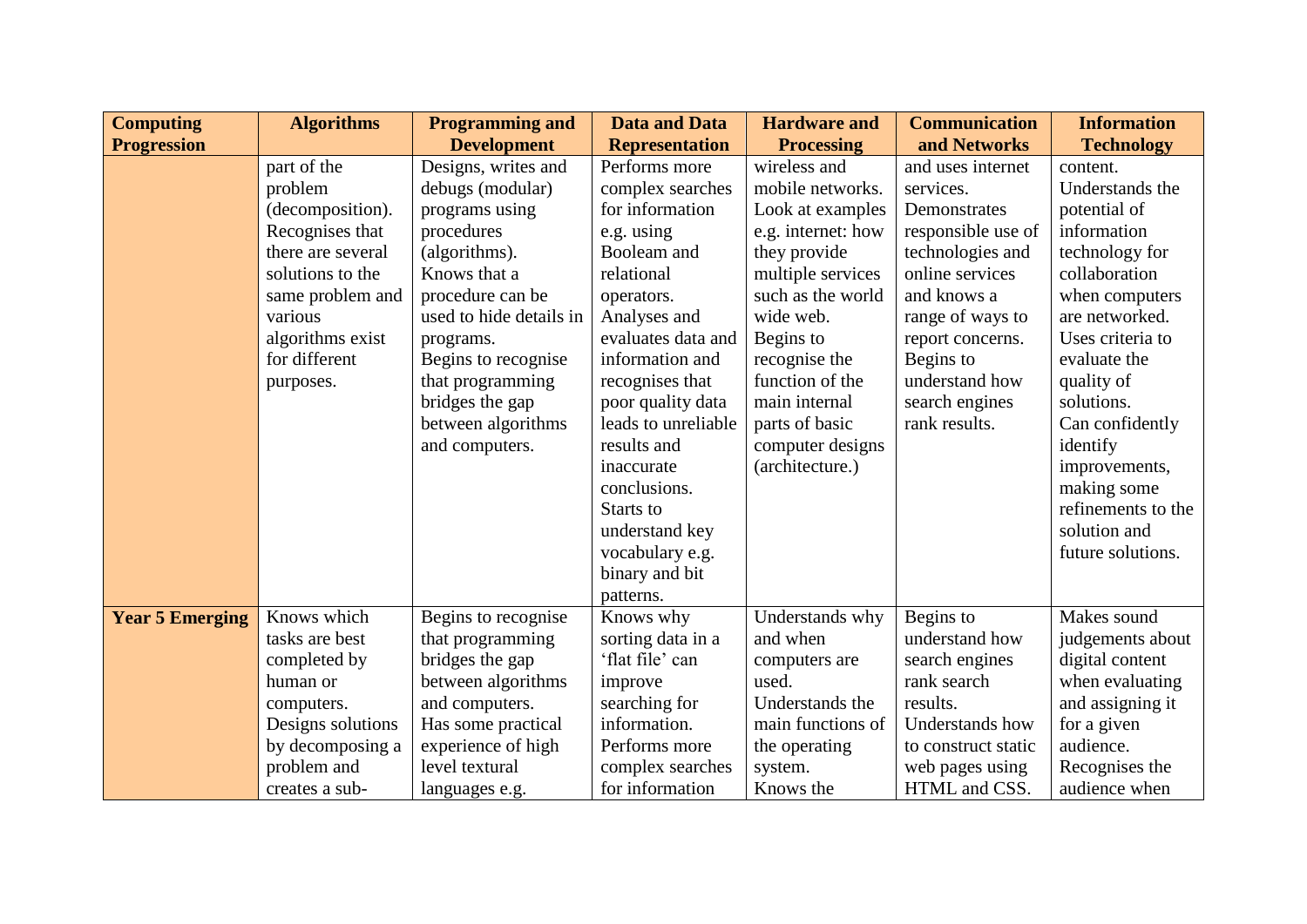| <b>Computing</b>       | <b>Algorithms</b> | <b>Programming and</b> | <b>Data and Data</b>  | <b>Hardware and</b> | <b>Communication</b> | <b>Information</b> |
|------------------------|-------------------|------------------------|-----------------------|---------------------|----------------------|--------------------|
| <b>Progression</b>     |                   | <b>Development</b>     | <b>Representation</b> | <b>Processing</b>   | and Networks         | <b>Technology</b>  |
|                        | solution for each | standard libraries     | e.g. using            | difference          | Begins to            | designing and      |
|                        | part of the       | when programming.      | Booleam and           | between physical,   | understand data      | creating digital   |
|                        | problem           | Uses some operators    | relational            | wireless and        | transmission         | content, (makes    |
|                        | (decomposition).  | and expressions e.g.   | operators.            | mobile networks.    | between digital      | examples and       |
|                        | Recognises that   | Booleam.               | Analyses and          | Look at examples    | computers over       | tests them).       |
|                        | there are several |                        | evaluates data and    | e.g. internet: how  | networks             | Understands the    |
|                        | solutions to the  |                        | information and       | they provide        | including the        | potential of       |
|                        | same problem.     |                        | recognises that       | multiple services   | internet i.e. IP     | information        |
|                        | Understands that  |                        | poor quality data     | such as the world   | addresses and        | technology for     |
|                        | various           |                        | leads to unreliable   | wide web.           | packet switching.    | collaboration      |
|                        | algorithms exist  |                        | results and           | Recognise the       |                      | when computers     |
|                        | for different     |                        | inaccurate            | function of the     |                      | are networked.     |
|                        | functions.        |                        | conclusions.          | main internal       |                      | Uses criteria to   |
|                        |                   |                        | Starts to             | parts of basic      |                      | evaluate the       |
|                        |                   |                        | understand key        | computer designs    |                      | quality of         |
|                        |                   |                        | vocabulary e.g.       | (architecture.)     |                      | solutions.         |
|                        |                   |                        | binary and bit        |                     |                      | Confidently        |
|                        |                   |                        | patterns.             |                     |                      | identify           |
|                        |                   |                        | Begins to             |                     |                      | improvements,      |
|                        |                   |                        | understand that       |                     |                      | making some        |
|                        |                   |                        | digital computers     |                     |                      | refinements to the |
|                        |                   |                        | are binary to         |                     |                      | solution and       |
|                        |                   |                        | represent all data.   |                     |                      | future solutions.  |
| <b>Year 5 Expected</b> | Knows and can     | Understands that       | Knows why             | Recognise the       | Understands how      | Evaluates the      |
|                        | explain which     | programming bridges    | sorting data in a     | function of the     | search engines       | appropriateness    |
|                        | tasks are best    | the gap between        | 'flat file' can       | main internal       | rank search          | of digital         |
|                        | completed by      | algorithmic solutions  | improve               | parts of basic      | results and test     | services, internet |
|                        | human or          | and computers.         | searching for         | computer designs    | some of these        | services and       |
|                        | computers.        | Has practical          | information.          | (architecture.)     | systems.             | application        |
|                        | Designs solutions | experience of high     | Performs more         | Begins to           | Understands how      | software to        |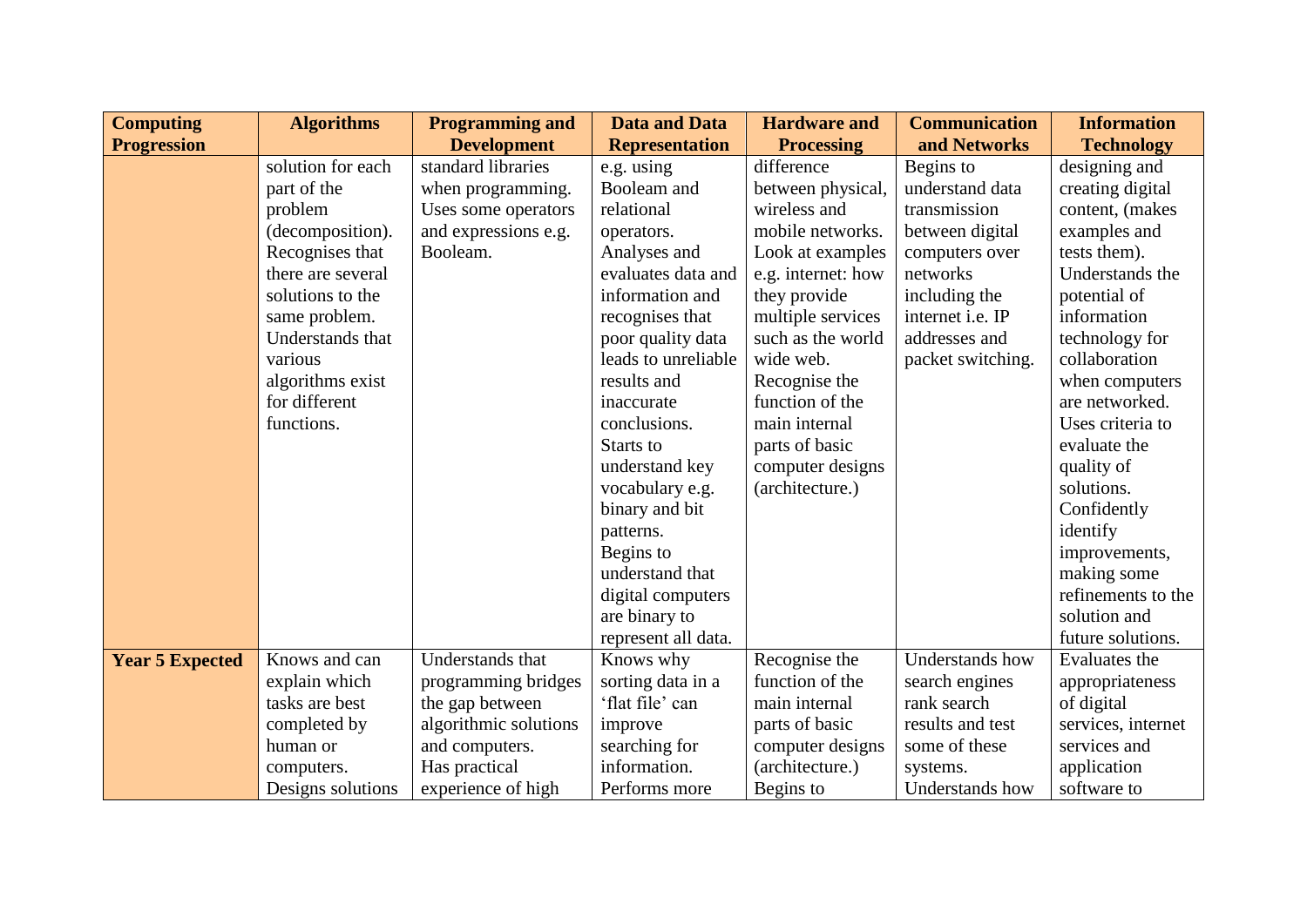| <b>Computing</b>   | <b>Algorithms</b>  | <b>Programming and</b> | <b>Data and Data</b>  | <b>Hardware and</b> | <b>Communication</b> | <b>Information</b> |
|--------------------|--------------------|------------------------|-----------------------|---------------------|----------------------|--------------------|
| <b>Progression</b> |                    | <b>Development</b>     | <b>Representation</b> | <b>Processing</b>   | and Networks         | <b>Technology</b>  |
|                    | by decomposing a   | level textural         | complex searches      | understand the      | to construct static  | achieve given      |
|                    | problem and        | languages e.g.         | for information       | concept behind      | web pages using      | goals.             |
|                    | creates a sub-     | standard libraries     | e.g. using            | the fetch-execute   | HTML and CSS.        | Recognises         |
|                    | solution for each  | when programming.      | Booleam and           | cycle.              | Understands data     | ethical issues     |
|                    | part of the        | Uses some operators    | relational            | Starts to           | transmission         | surrounding the    |
|                    | problem            | and expressions e.g.   | operators.            | appreciate that     | between digital      | application of     |
|                    | (decomposition).   | Booleam.               | Analyses and          | there is a range of | computers over       | information        |
|                    | Recognises that    | Starts to apply these  | evaluates data and    | operating           | networks             | technology         |
|                    | there are several  | in the context of      | information and       | systems and         | including the        | beyond school.     |
|                    | solutions to the   | program control (e.g.  | recognises that       | application         | internet i.e. IP     | Designs criteria   |
|                    | same problem.      | input/process/output.) | poor quality data     | software for the    | addresses and        | to critically      |
|                    | Understands that   |                        | leads to unreliable   | same hardware.      | packet switching.    | evaluate the       |
|                    | various            |                        | results and           |                     |                      | quality of         |
|                    | algorithms exist   |                        | inaccurate            |                     |                      | solutions.         |
|                    | for different      |                        | conclusions.          |                     |                      | Uses the criteria  |
|                    | functions.         |                        | Begins to             |                     |                      | to identify        |
|                    | Begins to identify |                        | understand that       |                     |                      | improvements,      |
|                    | patterns in        |                        | digital computers     |                     |                      | and can make       |
|                    | algorithms that    |                        | are binary to         |                     |                      | appropriate some   |
|                    | help to solve      |                        | represent all data.   |                     |                      | refinements to the |
|                    | specific problems. |                        | Begins to             |                     |                      | solution.          |
|                    |                    |                        | understand how        |                     |                      |                    |
|                    |                    |                        | bit patterns          |                     |                      |                    |
|                    |                    |                        | represent             |                     |                      |                    |
|                    |                    |                        | numbers and           |                     |                      |                    |
|                    |                    |                        | images.               |                     |                      |                    |
| Year 5             | Explains           | Understands that       | Knows why             | Recognises and      | Understands how      | Evaluates the      |
| <b>Exceeding</b>   | confidently which  | programming bridges    | sorting data in a     | understands the     | search engines       | appropriateness    |
|                    | tasks are best     | the gap between        | 'flat file' can       | function of the     | rank search          | of digital         |
|                    | completed by       | algorithmic solutions  | improve               | main internal       | results and test     | services, internet |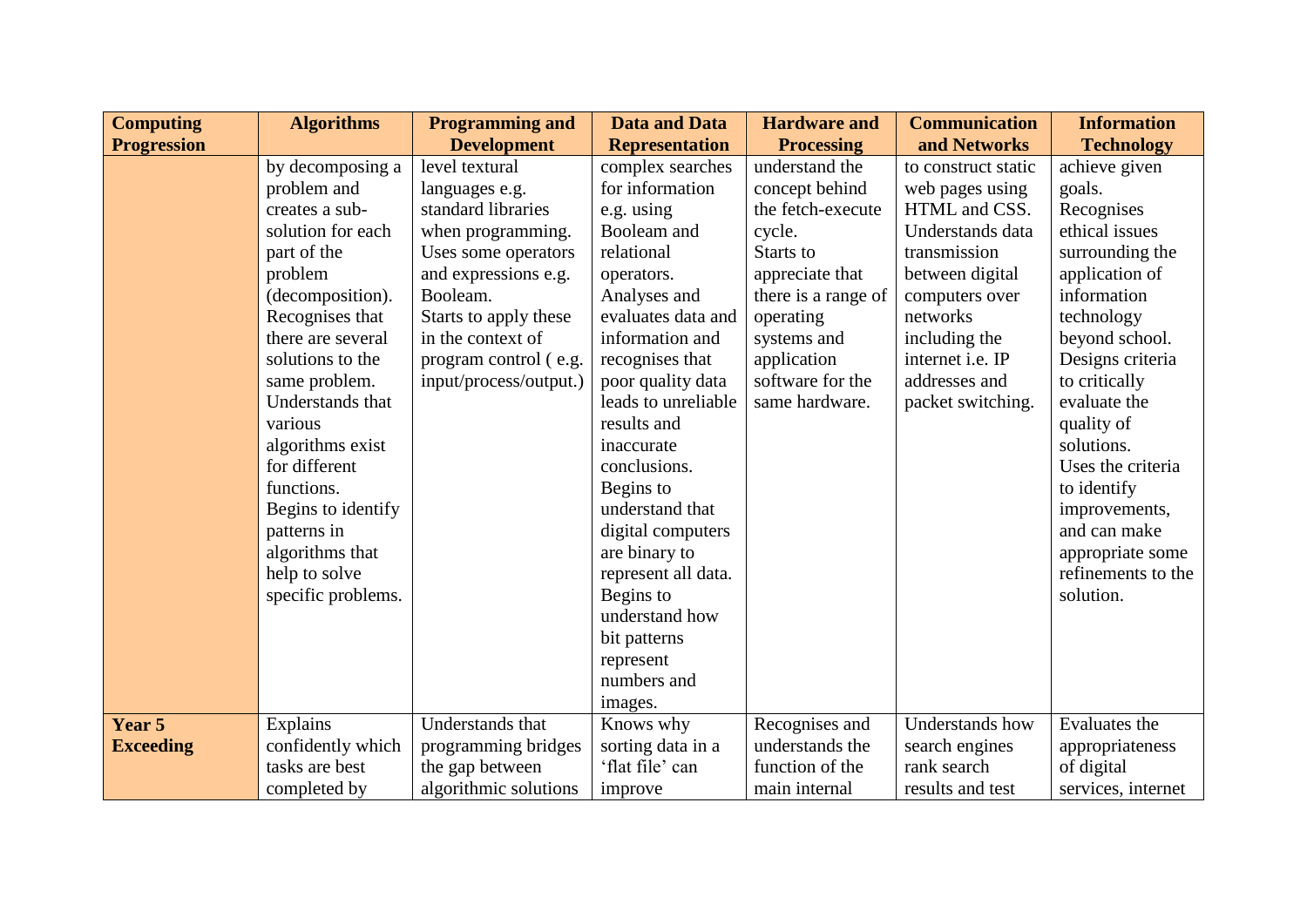| <b>Computing</b>       | <b>Algorithms</b>   | <b>Programming and</b> | <b>Data and Data</b>  | <b>Hardware and</b> | <b>Communication</b>   | <b>Information</b> |
|------------------------|---------------------|------------------------|-----------------------|---------------------|------------------------|--------------------|
| <b>Progression</b>     |                     | <b>Development</b>     | <b>Representation</b> | <b>Processing</b>   | and Networks           | <b>Technology</b>  |
|                        | human or            | and computers.         | searching for         | parts of basic      | and evaluate some      | services and       |
|                        | computers.          | Has practical          | information.          | computer designs    | of these systems.      | application        |
|                        | Designs solutions   | experience of high     | Performs more         | (architecture.)     | <b>Understands</b> how | software to        |
|                        | by decomposing a    | level textural         | complex searches      | Understands the     | to construct static    | achieve given      |
|                        | problem and         | languages e.g.         | for information       | concepts behind     | web pages using        | goals.             |
|                        | creates a sub-      | standard libraries     | e.g. using            | the fetch-execute   | HTML and CSS.          | Recognises         |
|                        | solution for each   | when programming.      | Booleam and           | cycle.              | Understands data       | ethical issues     |
|                        | part of the         | Uses a range of        | relational            | Starts to           | transmission           | surrounding the    |
|                        | problem             | operators and          | operators.            | appreciate that     | between digital        | application of     |
|                        | (decomposition).    | expressions e.g.       | Analyses and          | there is a range of | computers over         | information        |
|                        | Recognises that     | Booleam.               | evaluates data and    | operating           | networks               | technology         |
|                        | there are several   | Starts to apply these  | information and       | systems and         | including the          | beyond school.     |
|                        | solutions to the    | in the context of      | recognises that       | application         | internet i.e. IP       | Designs criteria   |
|                        | same problem.       | program control (e.g.  | poor quality data     | software for the    | addresses and          | to critically      |
|                        | Understands that    | input/process/output.) | leads to unreliable   | same hardware.      | packet switching.      | evaluate the       |
|                        | various             |                        | results and           |                     |                        | quality of         |
|                        | algorithms exist    |                        | inaccurate            |                     |                        | solutions.         |
|                        | for different       |                        | conclusions.          |                     |                        | Uses the criteria  |
|                        | functions.          |                        | Knows that            |                     |                        | to identify        |
|                        | Identifies patterns |                        | digital computers     |                     |                        | effective          |
|                        | in algorithms that  |                        | use binary to         |                     |                        | improvements,      |
|                        | help to solve       |                        | represent all data.   |                     |                        | and can make       |
|                        | specific problems.  |                        | Understands how       |                     |                        | appropriate some   |
|                        |                     |                        | bit patterns          |                     |                        | refinements to the |
|                        |                     |                        | represent             |                     |                        | solution.          |
|                        |                     |                        | numbers and           |                     |                        |                    |
|                        |                     |                        | images.               |                     |                        |                    |
| <b>Year 6 Emerging</b> | Begins to           | Understands that       | Knows that            | Recognises and      | <b>Understands</b> how | Begins to justify  |
|                        | understand that     | programming bridges    | digital computers     | understands the     | search engines         | the choice of,     |
|                        | iteration is the    | the gap between        | use binary to         | function of the     | rank search            | combines and       |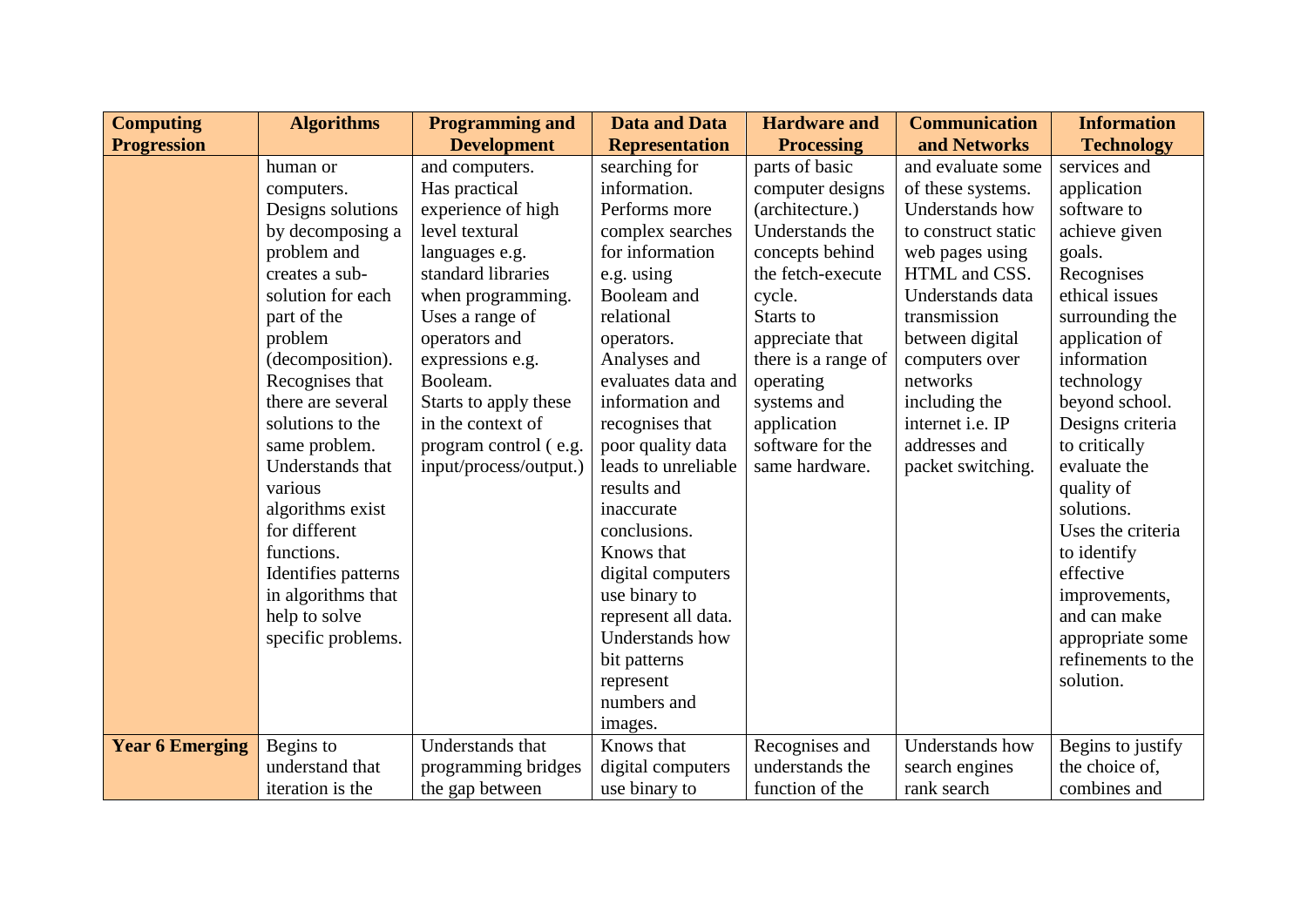| <b>Computing</b>       | <b>Algorithms</b>   | <b>Programming and</b> | <b>Data and Data</b>  | <b>Hardware and</b> | <b>Communication</b>    | <b>Information</b> |
|------------------------|---------------------|------------------------|-----------------------|---------------------|-------------------------|--------------------|
| <b>Progression</b>     |                     | <b>Development</b>     | <b>Representation</b> | <b>Processing</b>   | and Networks            | <b>Technology</b>  |
|                        | repetition of a     | algorithmic solutions  | represent all data.   | main internal       | results and test        | uses multiple      |
|                        | process such as a   | and computers.         | Understands how       | parts of basic      | and evaluate some       | digital devices,   |
|                        | loop.               | Has practical          | bit patterns          | computer designs    | of these systems.       | internet services  |
|                        | Recognises that     | experience of high     | represent             | (architecture.)     | Understands how         | and application    |
|                        | different           | level textural         | numbers and           | Understands the     | to construct static     | software to        |
|                        | algorithms exist    | languages e.g.         | images.               | concepts behind     | web pages using         | achieve given      |
|                        | for the same        | standard libraries     | Begins to know        | the fetch-execute   | HTML and CSS.           | goals.             |
|                        | problem.            | when programming.      | that computers        | cycle.              | Understands data        | Starts to evaluate |
|                        | Detects errors in   | Uses a range of        | transfer data in      | Knows that there    | transmission            | the                |
|                        | algorithms.         | operators and          | binary (code).        | is a range of       | between digital         | trustworthiness of |
|                        | Rewrites own        | expressions e.g.       | Starts to             | operating           | computers over          | digital content.   |
|                        | tests and           | Booleam.               | recognise the         | systems and         | networks                | Begins to          |
|                        | sequences.          | Starts to apply these  | relationship          | application         | including the           | consider how the   |
|                        | Is able to identify | in the context of      | between binary        | software for the    | internet <i>i.e.</i> IP | use of technology  |
|                        | some similarities   | program control (e.g.  | and file size         | same hardware.      | addresses and           | can impact on      |
|                        | and differences in  | input/process/output.) | (uncompressed)        | Tests, compares     | packet switching.       | society.           |
|                        | situations and can  | Starts to select the   | Defines data          | and contrasts the   | Begins to know          |                    |
|                        | use these to solve  | appropriate data       | types: real           | effectiveness of    | the names of            |                    |
|                        | problems (pattern   | types.                 | numbers and           | operating           | hardware e.g hubs       |                    |
|                        | recognition.)       |                        | booleam.              | systems (eg.        | and routers.            |                    |
|                        |                     |                        | Queries data on       | Windows             |                         |                    |
|                        |                     |                        | one table using       | android)            |                         |                    |
|                        |                     |                        | typical query         |                     |                         |                    |
|                        |                     |                        | language.             |                     |                         |                    |
| <b>Year 6 Expected</b> | Understand that     | Understands that       | Knows that            | Recognises and      | Understands how         | Justifies the      |
|                        | iteration is the    | programming bridges    | digital computers     | understands the     | search engines          | choice of,         |
|                        | repetition of a     | the gap between        | use binary to         | function of the     | rank search             | combines and       |
|                        | process such as a   | algorithmic solutions  | represent all data.   | main internal       | results.                | uses multiple      |
|                        | loop.               | and computers.         | Understands how       | parts of basic      | Clearly evaluates       | digital devices,   |
|                        | Recognises that     | Has practical          | bit patterns          | computer designs    | these systems.          | internet services  |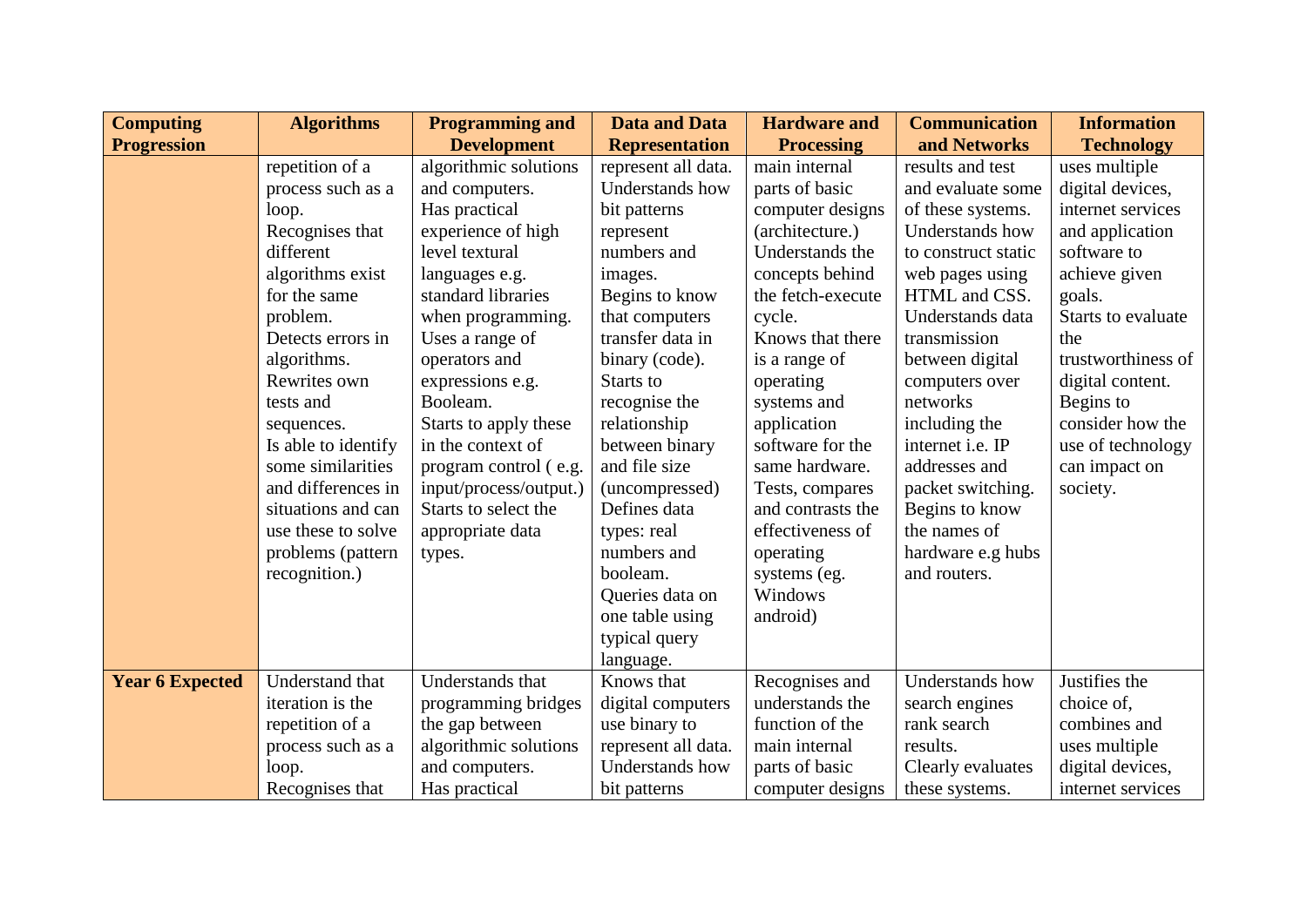| <b>Computing</b>   | <b>Algorithms</b>   | <b>Programming and</b> | <b>Data and Data</b>  | <b>Hardware and</b> | <b>Communication</b> | <b>Information</b> |
|--------------------|---------------------|------------------------|-----------------------|---------------------|----------------------|--------------------|
| <b>Progression</b> |                     | <b>Development</b>     | <b>Representation</b> | <b>Processing</b>   | and Networks         | <b>Technology</b>  |
|                    | different           | experience of high     | represent             | (architecture.)     | Understands how      | and application    |
|                    | algorithms exist    | level textural         | numbers and           | Understands the     | to construct static  | software to        |
|                    | for the same        | languages e.g.         | images.               | concepts behind     | web pages using      | achieve given      |
|                    | problem.            | standard libraries     | Knows that            | the fetch-execute   | HTML and CSS.        | goals.             |
|                    | Detects errors in   | when programming.      | computers             | cycle.              | Designs and          | Evaluates the      |
|                    | algorithms.         | Uses a range of        | transfer data in      | Knows that there    | creates own web      | trustworthiness of |
|                    | Rewrites and tests  | operators and          | binary (code).        | is a range of       | pages for a          | digital content.   |
|                    | own tests and       | expressions e.g.       | Recognises the        | operating           | purpose.             | Knows how the      |
|                    | sequences.          | Booleam and applies    | relationship          | systems and         | Understands data     | use of technology  |
|                    | Is able to identify | them in the context    | between binary        | application         | transmission         | can impact on      |
|                    | similarities and    | of program control (   | and file size         | software for the    | between digital      | society.           |
|                    | differences in      | e.g.                   | (uncompressed)        | same hardware.      | computers over       | Begins to design   |
|                    | situations and can  | input/process/output.) | Defines data          | Tests, contrasts    | networks             | criteria for users |
|                    | use these to solve  | Starts to select the   | types: real           | and evaluates the   | including the        | to evaluate the    |
|                    | problems (pattern   | appropriate data       | numbers and           | effectiveness of    | internet i.e. IP     | quality of         |
|                    | recognition.)       | types.                 | Booleam.              | operating           | addresses and        | solutions and uses |
|                    |                     |                        | Queries data on       | systems (eg.        | packet switching.    | the feedback to    |
|                    |                     |                        | one table using       | Windows             |                      | identify some      |
|                    |                     |                        | typical query         | android)            |                      | improvements.      |
|                    |                     |                        | language.             |                     |                      |                    |
| Year 6             | Understands that    | Understands that       | Knows that            | Recognises and      | Understands how      | Justifies the      |
| <b>Exceeding</b>   | iteration is the    | programming bridges    | digital computers     | understands the     | search engines       | choice of, and     |
|                    | repetition of a     | the gap between        | use binary to         | function of the     | rank search          | independently      |
|                    | process such as a   | algorithmic solutions  | represent all data.   | main internal       | results.             | combines and       |
|                    | loop.               | and computers.         | Understands how       | parts of basic      | Clearly evaluates    | uses multiple      |
|                    | Recognises that     | Has practical          | bit patterns          | computer designs    | these systems.       | digital devices,   |
|                    | different           | experience of high     | represent             | (architecture.)     | Understands how      | internet services  |
|                    | algorithms exist    | level textural         | numbers and           | Understands the     | to construct static  | and application    |
|                    | for the same        | languages e.g.         | images.               | concepts behind     | web pages using      | software to        |
|                    | problem.            | standard libraries     | Knows that            | the fetch-execute   | HTML and CSS.        | achieve given      |